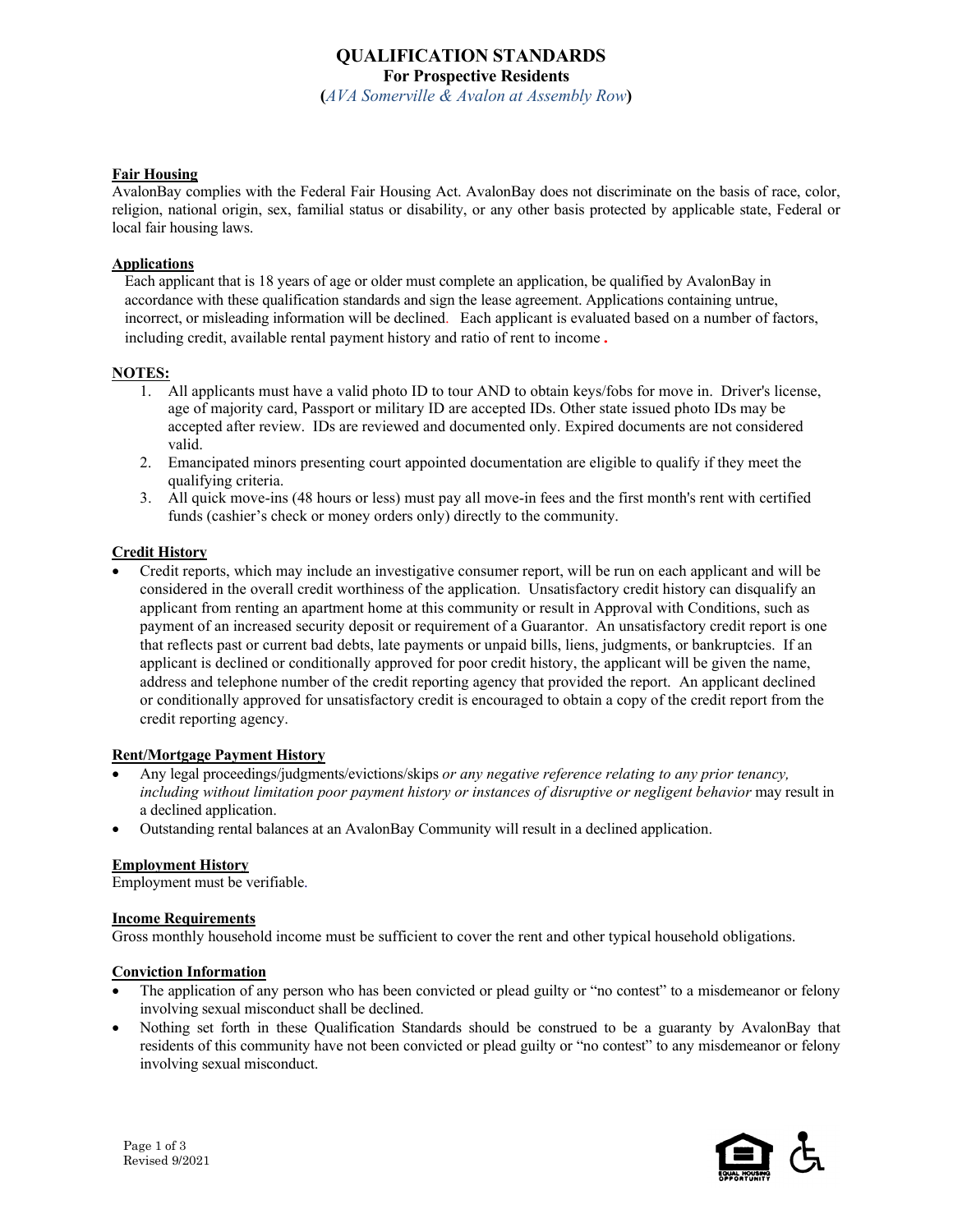# **Identity Verification**

All applicants must successfully pass an identity verification process in order to complete the application.

# **Guarantors**

- Guarantors may be permitted if an applicant is Approved with Conditions. *Exception: Guarantors are not permitted for applicants applying for the affordable program.*
- Guarantors' gross annual income must be sufficient to cover the annual rent in order to support their current housing payments and that of the applicant(s).
- Guarantor's primary residence must be in the United States and they must have a valid Social Security Number.
- Guarantors must meet all other qualification standards listed.

# **Increased Security Deposit**

- Increased security deposits may be permitted if an applicant is Conditionally Accepted.
- In no event shall the increased security deposit exceed the first month's rent.
- An increased deposit may also be charged if a resident has a pet

# **Roommates**

Each resident and Guarantor are jointly and severally (fully) responsible for the entire rental payment as well as all community rules and policies. Management will not refund any part of a security deposit until the apartment is vacated by all leaseholders.

# **Occupancy Guidelines**

- Governed by state, city, and local ordinances. In the absence of any more stringent requirements by the aforementioned agencies, the standard occupancy guidelines will be a maximum of two (2) residents per bedroom plus one.
- An occupant will be considered a resident and must be listed on the lease agreement if they reside at the premises more than 50% of the time.
- Lofts and dens are not considered bedrooms.
- *Full-time undergraduate students are not eligible to be sole residents/lease holders at this community. Fulltime undergraduate students may be listed as authorized residents/lease holders only if another individual who is not a full-time undergraduate student is also named as a resident on the lease and occupies the apartment as their principal residence.*

## **Affordable Housing Program/Below Market Rent Programs**

• Applicants for the Affordable Housing Program/Below Market Rent Program (if applicable at this community) must be qualified based on the governing authority's income classifications. The income ranges are derived from the maximum low/moderate income. Please reference the Affordable Housing Rent/Income Guidelines to determine eligibility. Affordable Housing Program/Below Market Rent Program guidelines supersede these Qualification Standards.

# *Credit Appeals Process:*

- *All credit disputes regarding incorrect information should be directed to First Advantage (FA), the credit information provider. After speaking with a FA representative, the applicant can file either a formal or informal dispute.*
- *For an informal dispute, the applicant would need to provide paperwork that would corroborate that credit report information was incorrect for each item they are disputing. Paperwork would need to be provided within 10 business days. If the documentation is sufficient, the item would be cleared, and FA would notify the community. The community would notify the applicant of the decision change.*
- *For a formal dispute, FA reaches out to the courts to see if the dispute can be settled. If the formal dispute has been settled and this impacts the applicant's credit score and screening result, both the community and applicant would be contacted. The applicant is also mailed appropriate FCRA documents explaining the dispute reinvestigation findings.*
- *In both cases, the disputes could take up to 20-30 days. As a result, we would be unable to hold the offered apartment and the applicant would be placed back on the waiting list in their original spot. If the next apartment offer occurs within 90 days, the credit screening process would not need to be repeated.*
- *Avalon at Assembly Square and AVA Somerville: To be approved, credit scores must be 549 or greater. To be conditionally approved, credit scores must be 500 – 548. Scores below 499 would result in a decline.*